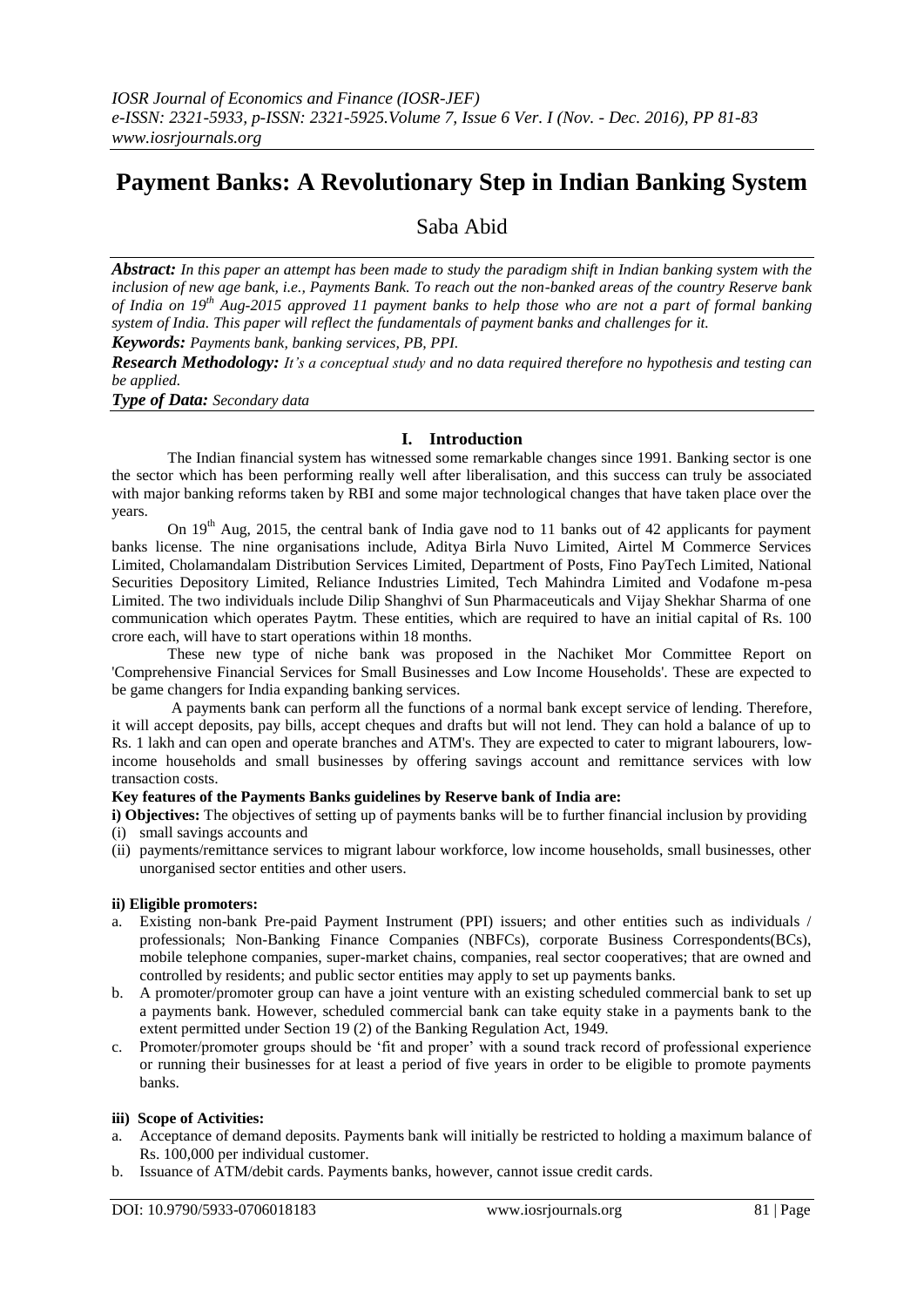- c. Payments and remittance services through various channels.
- d. BC of another bank, subject to the Reserve Bank guidelines on BCs.
- e. Distribution of non-risk sharing simple financial products like mutual fund units and insurance products, etc.

## **iv) Deployment of funds :**

- a. The payments bank cannot undertake lending activities.
- b. Apart from amounts maintained as Cash Reserve Ratio (CRR) with the Reserve Bank on its outside demand and time liabilities, it will be required to invest minimum 75 per cent of its "demand deposit balances" in Statutory Liquidity Ratio(SLR) eligible Government securities/treasury bills with maturity up to one year and hold maximum 25 per cent in current and time/fixed deposits with other scheduled commercial banks for operational purposes and liquidity management.

## **v) Capital Requirement:**

The minimum paid-up equity capital for payments banks shall be Rs. 100 crore.

a. The payments bank should have a leverage ratio of not less than 3 per cent, i.e., its outside liabilities should not exceed 33.33 times its net worth (paid-up capital and reserves).

**vi) Promoter's Contribution:** The promoter's minimum initial contribution to the paid-up equity capital of such payments bank shall at least be 40 per cent for the first five years from the commencement of its business.

**vii) Foreign shareholding:** The foreign shareholding in the payments bank would be as per the Foreign Direct Investment (FDI) policy for private sector banks as amended from time to time.

## **viii) Other Conditions:**

a. The operations of the bank should be fully networked and technology driven from the beginning, conforming to generally accepted standards and norms.

b. The bank should have a high powered Customer Grievances Cell to handle customer complaints.

(**source**; [https://rbi.org.in/scripts/BS\\_PressReleaseDisplay.aspx?prid=32615\)](https://rbi.org.in/scripts/BS_PressReleaseDisplay.aspx?prid=32615)

| oo ine major umerence between ine payment buming i'r runu commercial bumis ureg |                                                     |     |     |     |                                                                                               |
|---------------------------------------------------------------------------------|-----------------------------------------------------|-----|-----|-----|-----------------------------------------------------------------------------------------------|
|                                                                                 | System                                              |     |     |     | Can give loans?   Can accept deposits?   Can make payments?   Can offer interest on deposits? |
|                                                                                 | Commercial Banks (SBI, PNB)                         | Yes | Yes | Yes | Yes                                                                                           |
|                                                                                 | <b>Payment Banks</b>                                | No  | Yes | Yes | Yes                                                                                           |
|                                                                                 | Pre-Paid Instruments                                | No  | Yes | Yes | No                                                                                            |
|                                                                                 | Payment Network<br>Operator 1<br>(Visa. MasterCard) | No  | No  | Yes | No                                                                                            |

## **So the major difference between the payment banks, PPI and Commercial banks are;**

(Source: http://www.simpleinterest.in/payment-banks-meaning/)

## **II. Challenges For Payment Banks**

## **1. Long Term Capital Required**

Payments banks are allowed raise deposits but these funds will not be enough for expansion. So they will require wealthy risk taking investors who will stay there for long term. RBI has issued so many licenses and surely not all are here to stay, so investors must be patient with them at least till payment bank go for IPO.

## **2. Encompass Risk and Innovation**

In order to succeed payments bank have to break the traditional banking mentality particularly related to investing. Traditional banks especially that in public sector goes for investment in government securities and bonds which are perceived as safer than credit market investments. There might be limited option for payments bank right now but they should for embrace a futuristic approach and should explore innovative payment options.

## **3. Abiding by the laws**

Like any other bank, payments bank have to comply with the rules and regulation by RBI, maintain the ratios- Statutory liquidity, Cash reserve and capital adequacy norms.

One the reason for mobile money's struggle in India is complying with rules.

## **4. Dodging the government business trap**

G2P payments may be luring to payments bank but they should not make these services the core part of their business otherwise they will be facing the same problems as the businesses have encountered previously. The fact that G2P services are prone to frequent and unpredictable decreases and depending upon them largely, poses a great threat.